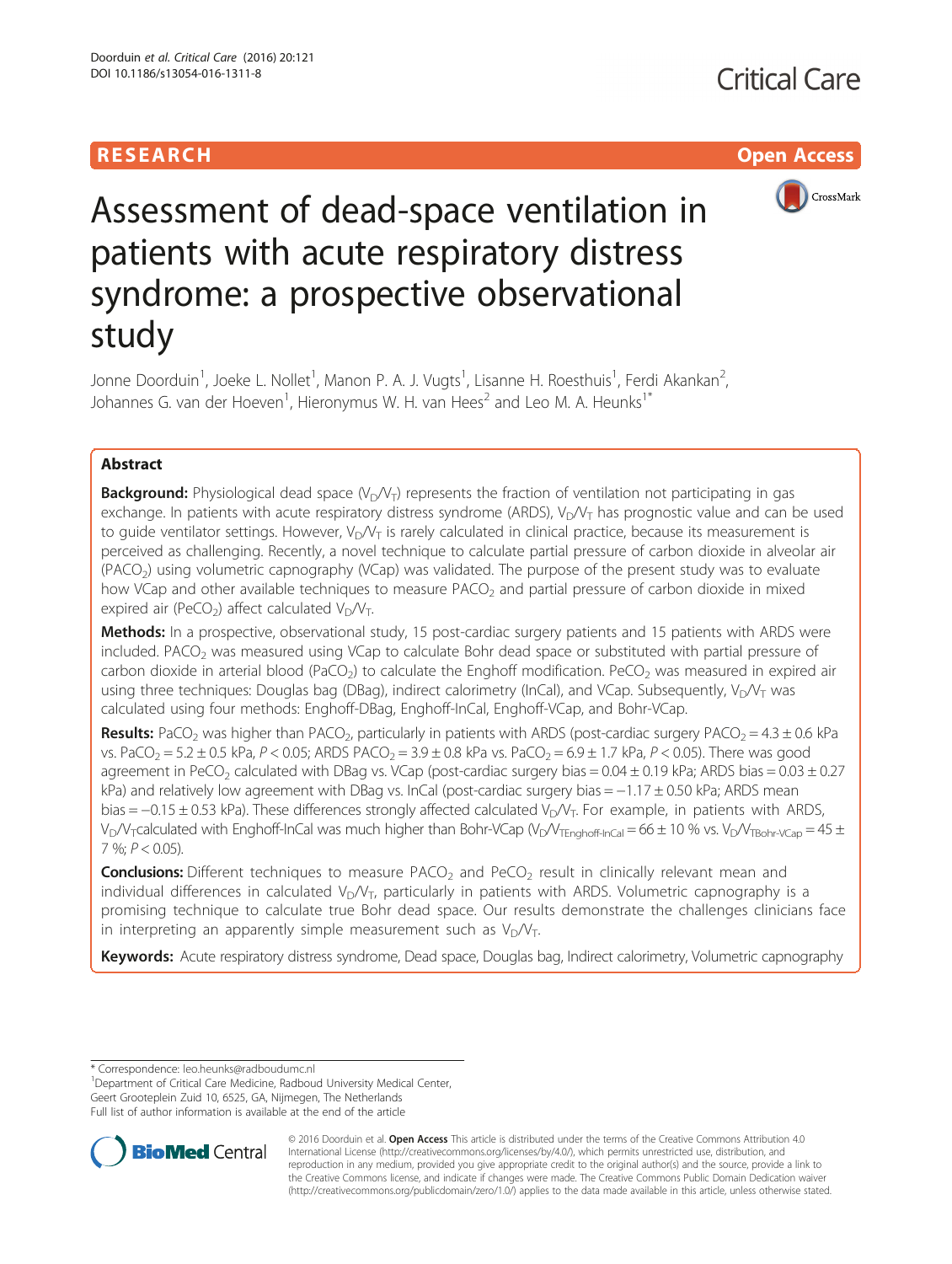### <span id="page-1-0"></span>Background

Physiological dead space ( $V_{\text{D,phys}}$ ) represents the fraction of ventilation not participating in gas exchange, including the airway (or anatomical) dead space  $(V_{D,aw}; i.e.,$ ventilation of the conducting airways) and alveolar dead space  $(V_{D,adv}$ ; i.e., ventilation receiving no pulmonary artery perfusion). In patients with acute respiratory distress syndrome (ARDS), dead space has prognostic value [[1](#page-8-0)–[4\]](#page-8-0) and can be used to guide ventilator settings [\[5](#page-8-0)–[8](#page-8-0)]. However, dead space is rarely calculated in clinical practice, because assessment of dead space is perceived as challenging and misunderstanding exists on different methods of calculation.

The first method used to calculate dead-space fraction  $(V_D/V_T)$  was introduced in 1891 by Christian Bohr [[9\]](#page-8-0):

$$
\frac{V_D}{V_T} = \frac{PACO_2 \cdot PeCO_2}{PACO_2} \tag{1}
$$

where  $V_D$  is dead-space volume (i.e., volume not participating in gas exchange),  $V_T$  is total exhaled volume,  $PACO<sub>2</sub>$  is the partial pressure of carbon dioxide in alveolar air, and  $PeCO<sub>2</sub>$  is the partial pressure of carbon dioxide in mixed expired air.  $V_D$  calculated using Bohr's equation accurately measures  $V_{D,phys}$  [\[10\]](#page-8-0). However, difficulties with measurement of  $PACO<sub>2</sub>$  led to rejection of this method. In 1938, Enghoff proposed replacement of  $PACO<sub>2</sub>$  by partial pressure of carbon dioxide in arterial blood (PaCO<sub>2</sub>), also known as the Enghoff modification [[11\]](#page-8-0). This modification is in general use today, but it comes with limitations. By substituting  $PaCO<sub>2</sub>$  for  $PACO<sub>2</sub>$ , intrapulmonary shunt and diffusion limitations are taken into the equation, resulting in a falsely elevated dead-space fraction [[10, 12](#page-8-0)]. Therefore, the Enghoff modification of Bohr's equation is not a measure of dead space as such but a global index of gas exchange impairment. Nevertheless, in clinical practice, the Enghoff modification is often falsely referred to as  $V_{\text{D,phys}}$ . Another modification of the traditional Bohr formula uses the end-tidal partial pressure of carbon dioxide (PETCO<sub>2</sub>) instead of PACO<sub>2</sub> [[13](#page-8-0)]. In healthy subjects at rest, PETCO<sub>2</sub> almost equals PaCO<sub>2</sub> (and PACO<sub>2</sub>), but during heavy exercise  $\text{PETCO}_2$  overestimates  $\text{PaCO}_2$  and in lung disease  $PETCO<sub>2</sub>$  underestimates  $PaCO<sub>2</sub>$  [[14](#page-8-0)–[16](#page-8-0)]. Recently, a novel technique for determining  $PACO<sub>2</sub>$ based on volumetric capnography was developed and validated [\[17, 18\]](#page-8-0). With this technique, the eliminated concentration of  $CO<sub>2</sub>$  is plotted against the expired tidal volume, which allows breath-to-breath calculation of PACO<sub>2</sub> and Bohr dead space. However, in humans, volumetric capnography-based  $PACO<sub>2</sub>$  has been applied only to healthy and anesthetized subjects [[19](#page-8-0)].

In addition to the difficulties with measurement of  $PACO<sub>2</sub>$  in Bohr's formula, there are different techniques for measuring its second component,  $PeCO_2$ . First, with a Douglas bag, expired air can be collected and analyzed for the fraction of  $CO<sub>2</sub>$ . However, this method is laborintensive, and, in mechanically ventilated patients, gas compression and ventilator bias flow dilute expired air and should be corrected for [[20](#page-8-0)]. Second, indirect calorimetry measures  $CO_2$  production  $(VCO_2)$ , which can be used to calculate  $PeCO<sub>2</sub>$ . Third, the most commonly used and easiest method to determine  $PeCO<sub>2</sub>$  is volumetric capnography.

The purpose of the present study was to evaluate how different techniques of measuring  $PACO<sub>2</sub>$  and  $PeCO<sub>2</sub>$ affect calculated dead-space ventilation in mechanically ventilated patients with ARDS and normal lung function.  $PACO<sub>2</sub>$  was calculated using volumetric capnography or replaced with  $PaCO<sub>2</sub>$ .  $PeCO<sub>2</sub>$  was calculated using the Douglas bag, indirect calorimetry, and volumetric capnography.

#### Methods

#### Study subjects

We conducted a prospective, observational study in the intensive care unit of the Radboud University Medical Center in Nijmegen, The Netherlands. The protocol was approved by the institutional review board (CMO regio Arnhem-Nijmegen) and was in accordance with the ethical standards laid down in the 1964 Declaration of Helsinki and its later amendments. The institutional review board waived the need for informed consent.

#### Study design

Two patient groups were studied: 15 patients who underwent elective post-cardiac surgery and 15 patients fulfilling the Berlin Definition of ARDS [[21\]](#page-9-0). Exclusion criteria were hemodynamic instability (mean arterial pressure <65 mmHg despite vasopressors) in both groups and past medical history of lung disease in the post-cardiac surgery patients. All patients were ventilated with a SERVO-i ventilator (Maquet Critical Care, Sölna, Sweden) and disposable tubing (patients with ARDS, Evaqua breathing circuit, Fisher & Paykel Healthcare, Auckland, New Zealand; post-cardiac surgery patients, Limb-O breathing circuit, GE Healthcare, Little Chalfont, UK). Mechanical ventilator settings were not adjusted during the study. Fraction of inspired oxygen  $(FiO<sub>2</sub>)$  and positive end-expiratory pressure (PEEP) were set according to the lower PEEP/higher  $FiO<sub>2</sub>$  arm of the ARDSNet protocol.

#### Calculating dead-space ventilation

 $V<sub>D</sub>/V<sub>T</sub>$  was calculated simultaneously using four methods: (1) Enghoff-Douglas bag (DBag), (2) Enghoff-indirect calorimetry (InCal), (3) Bohr-volumetric capnography (VCap), and (4) Enghoff-VCap. All measurements were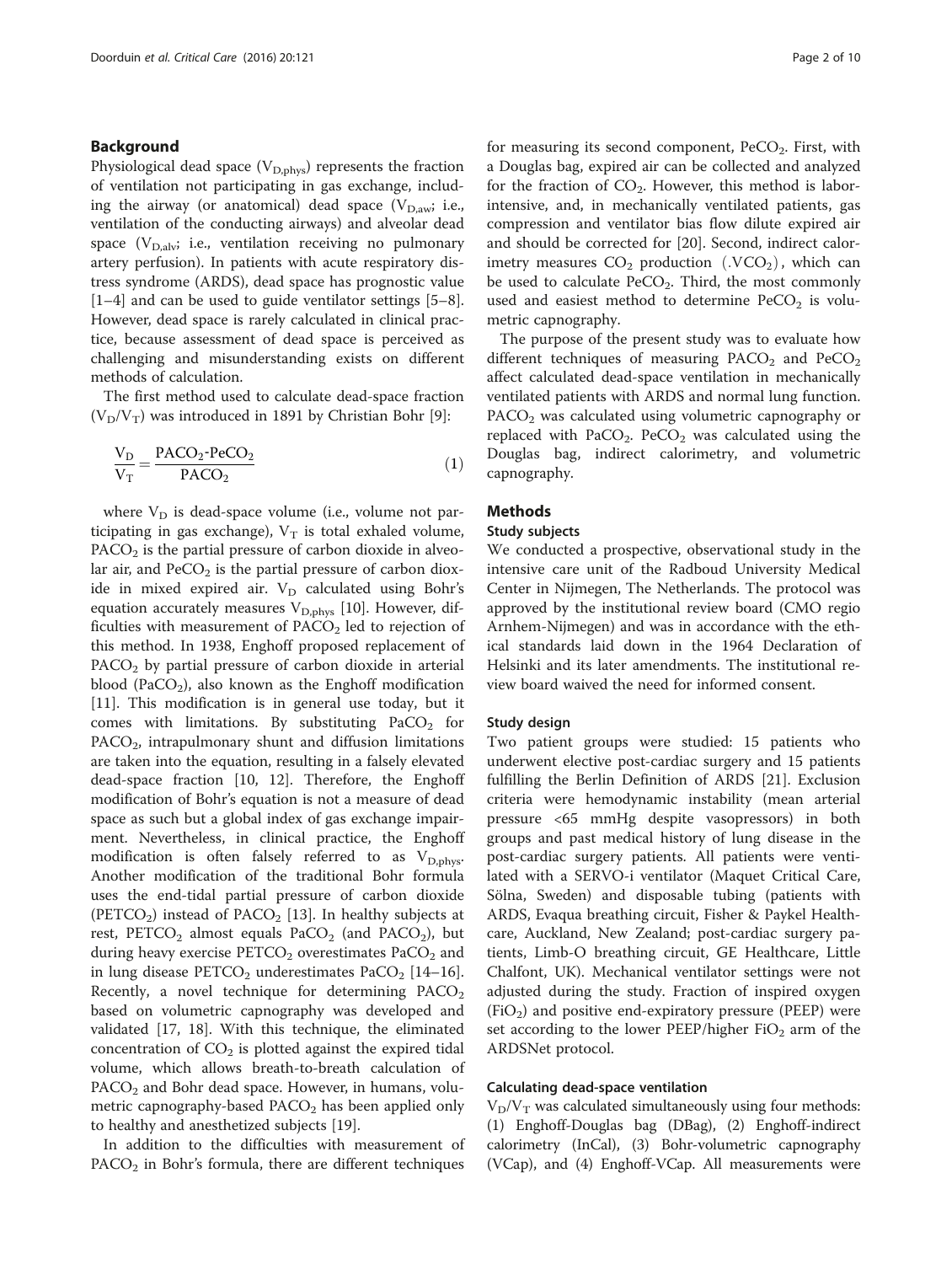performed within the same 5 minutes to ensure that methods could be accurately compared.

Enghoff-DBag Dead space with Enghoff-DBag was calculated using the Enghoff modification:

$$
\frac{V_D}{V_T} = \frac{PaCO_2 \cdot PeCO_2}{PaCO_2} \tag{2}
$$

 $PaCO<sub>2</sub>$  was determined using an arterial blood gas sample derived from an arterial catheter. Expired air was collected during 2 to 3 minutes to obtain a representative sample from the expiratory port of the ventilator in a 25-L Douglas bag.  $PeCO<sub>2</sub>$  was determined using a sample taken from the bag with a 50-ml syringe (BD Plastipak; BD, Drogheda, Ireland), which was analyzed using the Siemens Rapidlab 865 (Diamond Diagnostics, Holliston, MA, USA). The coefficient of repeatability of the Rapidlab was 0.03 kPa.

 $PeCO<sub>2</sub>$  in the expired air was corrected for dilution due to gas compression in the ventilator circuit [\[20](#page-8-0)], as well as for ventilator bias flow (2 L/min):

$$
\begin{aligned} \text{compression volume} &= \text{ circuit compliance} \\ &\times \text{ (Ppeak– PEEP)} \end{aligned} \tag{3}
$$

bias flow volume  $=$  expiratory time  $\times$  bias flow  $(4)$ 

corrected 
$$
PeCO_2 = PeCO_2
$$
  
\n
$$
\times \left( \frac{V_T}{V_T \cdot (compression \, volume + bias \, flow \, volume)} \right)
$$
\n(5)

where  $P_{peak}$  is inspiratory peak pressure. The compliance of the ventilator circuit was determined during an internal ventilator test in each patient.

Enghoff-InCal Dead space with Enghoff-InCal was calculated using the Enghoff modification (Eq. 2).  $PeCO_2$  was derived from indirect calorimetry. Indirect calorimetry was performed with a metabolic analyzer (CARESCAPE Monitor B650; GE Healthcare, Helsinki, Finland) to measure  $\cdot$ VCO<sub>2</sub>. Gas sampling was performed via side-stream sampling with a connection piece (dead space 9.5 ml) distal to the  $Y$ -piece. PeCO<sub>2</sub> was calculated as follows:

$$
PeCO_2 = k \times \frac{\text{VCO}_2}{\text{V}} \tag{6}
$$

where k is the gas constant (0.115 when expressing  $PeCO<sub>2</sub>$  in kilopascals),  $\rm VCO<sub>2</sub>$  is  $CO<sub>2</sub>$  production (in milliliters per minute standard temperature dry pressure]

and .V: is minute ventilation (in liters per minute body temperature standard pressure).  $\cdot$  VCO<sub>2</sub> and  $\cdot$ V: were stored per minute on the monitor. An average of at least 5 minutes was used for calculations.

For Bohr-VCap, dead space was calculated using the Bohr equation (Eq. [1](#page-1-0)). Flow and arterial carbon dioxide tension  $(PCO<sub>2</sub>)$  were measured using the NICO capnograph (Philips Respironics, Murrysville, PA, USA). The capnograph consists of a mainstream  $CO<sub>2</sub>$  sensor (CAPNOSTAT; Philips Respironics) using infrared absorption technology and a flow sensor connected to the CAPNOSTAT attached distal to the Y-piece (dead space 8.5 ml). Flow and  $PCO<sub>2</sub>$  were acquired at a sampling rate of 200 Hz and stored for offline analysis.

Offline analysis was performed with an algorithm developed for MATLAB (MathWorks, Natick, MA, USA). The volumetric capnogram was obtained per breath by plotting  $PCO<sub>2</sub>$  against expired volume. The volumetric capnogram was averaged over a period of 2 minutes, selected by visual inspection to ensure no artifacts. The latter was necessary to correct for respiratory variability (particularly with pressure support ventilation) and thus obtain a representative breath (Additional file [1](#page-8-0): Fig. S1). PACO<sub>2</sub>, PeCO<sub>2</sub>, and  $V_{D,aw}$  were determined from the volumetric capnogram using model fitting (Additional file [1](#page-8-0): Fig. S2) as described by Tusman and colleagues [[17\]](#page-8-0). Briefly, mean  $PACO<sub>2</sub>$  was calculated as the midpoint of phase III in the volumetric capnogram, and  $PeCO<sub>2</sub>$  was calculated as the area under the curve of the volumetric capnogram divided by expiratory volume. The position of the airway-alveolar interface  $(V_{D,aw})$  was calculated as the inflection point of phase II of the volumetric capnogram. Consequently,  $V_{D,alv}$  could be calculated as follows:

$$
V_{D,alv} = V_{D,phys} - V_{D,aw}
$$
\n
$$
\tag{7}
$$

Enghoff-VCap For Enghoff-VCap, dead space was calculated using the Enghoff modification (Eq. 2).  $PeCO_2$  was determined from the volumetric capnogram as described in the preceding subsection.

#### Statistical analysis

Statistical analysis was performed with Prism 5 software (GraphPad Software Inc., San Diego, CA, USA). The normality of the distribution of the data was determined with the D'Agostino-Pearson test. Normally distributed variables were expressed as mean ± standard deviation. Nonparametric data were expressed as median [interquartile range]. Paired  $t$  tests and Bland-Altman analysis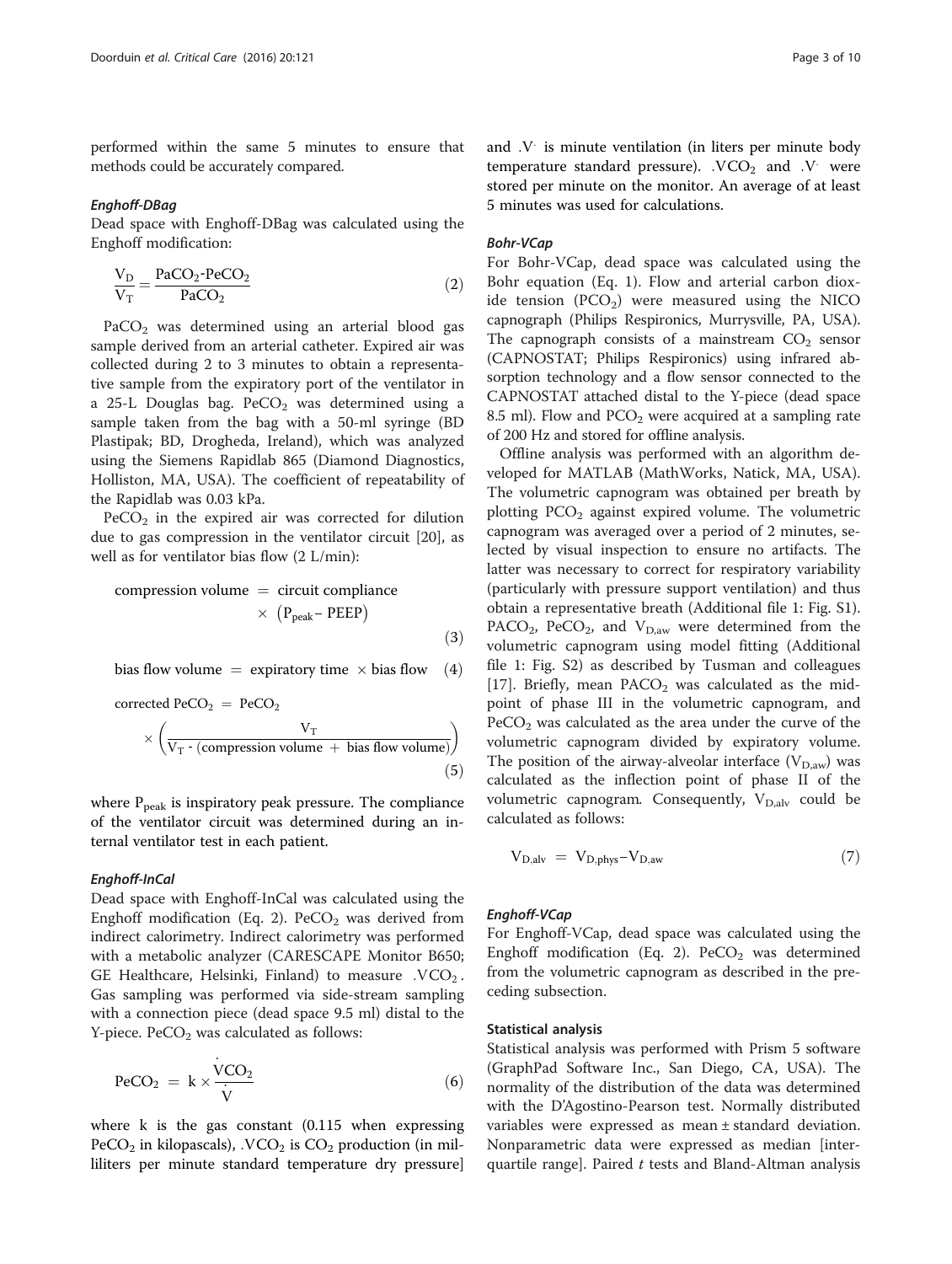were used for comparisons.  $P < 0.05$  was considered statistically significant.

#### Results

Table 1 reports patient characteristics and ventilator settings. Figure [1](#page-4-0) shows representative examples of the volumetric capnogram of post-cardiac surgery patients and patients with ARDS. Average values of  $PACO<sub>2</sub>$ , PaCO<sub>2</sub>, PeCO<sub>2</sub>, and  $V_D/V_T$  for both groups, measured and calculated with the different methods, are given in Table [2.](#page-4-0)

#### PACO<sub>2</sub>, PETCO<sub>2</sub>, and PaCO<sub>2</sub>

For both patient groups, there was a significant difference between  $PACO<sub>2</sub>$ ,  $PETCO<sub>2</sub>$ , and  $PaCO<sub>2</sub>$ , confirming that these parameters are not interchangeable (Fig. [2](#page-5-0)). As expected, these differences were much more pronounced in patients with ARDS (Table [2](#page-4-0) and Fig. [2\)](#page-5-0). In post-cardiac surgery patients,  $PETCO<sub>2</sub>$  and  $PaCO<sub>2</sub>$  were, respectively,  $7 \pm 5$  % and  $23 \pm 11$  % higher than  $PACO<sub>2</sub>$ vs.  $16 \pm 7$  % and  $81 \pm 43$  % in patients with ARDS.

### PeCO<sub>2</sub>

 $PeCO<sub>2</sub>$  measured with InCal was higher than with DBag and VCap in post-cardiac surgery patients (Table [2](#page-4-0)). Figure [3](#page-5-0) shows Bland-Altman plots of  $PeCO<sub>2</sub>$  measured

|                                           | Post-cardiac surgery<br>$(n = 15)$ | ARDS $(n = 15)$             |  |  |
|-------------------------------------------|------------------------------------|-----------------------------|--|--|
| Age, years                                | $71 \pm 11$                        | $56 + 17$                   |  |  |
| Gender, F/M                               | 6/9                                | 3/12                        |  |  |
| Weight, kg                                | $80 \pm 14$                        | $80 \pm 21$                 |  |  |
| Height, cm                                | $172 \pm 9$                        | $178 \pm 10$                |  |  |
| Admission diagnosis                       | 11 CABG                            | 14 pneumonia                |  |  |
|                                           | 4 valve surgery                    | 1 abdominal sepsis          |  |  |
| Pulmonary                                 | None                               | 1 asthma                    |  |  |
| comorbidities                             |                                    | 1 interstitial lung disease |  |  |
|                                           |                                    | 1 lung cancer               |  |  |
| PaO <sub>2</sub> /FiO <sub>2</sub> , mmHq | $354 \pm 76$                       | $153 \pm 38$                |  |  |
| Aa-gradient, mmHg                         | $108 \pm 51$                       | $245 \pm 74$                |  |  |
| Ventilation mode                          | 15 PRVC                            | 9 assisted ventilation      |  |  |
|                                           |                                    | 6 controlled ventilation    |  |  |
| PEEP, cmH <sub>2</sub> O                  | $5[5-7]$                           | 12 [10-14]                  |  |  |
| Tidal volume, ml/kg<br><b>PRW</b>         | $8.3 \pm 0.9$                      | $6.8 \pm 1.2$               |  |  |
| Time on ventilator                        | $1.8 \pm 0.8$ h                    | $11.5 \pm 11.4$ days        |  |  |

Aa-gradient alveolar-arterial oxygen concentration gradient, ARDS acute respiratory distress syndrome, CABG coronary artery bypass graft,  $FiO<sub>2</sub>$  fraction of inspired oxygen,  $PaO<sub>2</sub>$  partial pressure of oxygen in arterial blood, PBW predicted body weight, PEEP positive end expiratory pressure, PRVC pressure-regulated volume control

Data are presented as mean ± SD or median [IQR]

with DBag vs. InCal and VCap. In post-cardiac surgery patients, the agreement in  $PeCO<sub>2</sub>$  between DBag and VCap was high (mean bias  $0.04 \pm 0.19$  kPa), while the agreement between DBag and InCal was low (mean bias −1.17 ± 0.50 kPa). In patients with ARDS, the agreement in  $PeCO<sub>2</sub>$  between DBag and VCap (mean bias  $0.03 \pm 0.27$  kPa) was comparable to that of postcardiac surgery patients, but between DBag and InCal (mean bias  $-0.15 \pm 0.53$  kPa) it was better than with post-cardiac surgery patients.

DBag vs. VCap had high agreement only if  $PeCO<sub>2</sub>$ obtained with DBag was corrected for dilution due to ventilator bias flow and compressible volume (Additional file [1](#page-8-0): Fig. S3).  $PeCO_2$  after correction for bias flow and compressible volume was  $0.65 \pm 0.11$  kPa and  $0.39 \pm 0.16$  kPa higher than when uncorrected for post-cardiac surgery and patients with ARDS, respectively (Additional file [1](#page-8-0): Fig. S4).

#### Dead space

Large differences in calculated dead space were present between the four different methods (Table [2](#page-4-0)). Compared with Bohr-VCap, dead space calculated with Enghoff-VCap (PACO<sub>2</sub> replaced with PaCO<sub>2</sub>, but similar PeCO<sub>2</sub>) increased dead space by  $31 \pm 18$  % and  $52 \pm 15$  % for the post-cardiac surgery patients and patients with ARDS, respectively. Figure [4](#page-6-0) shows Bland-Altman plots of dead space obtained with different methods. In post-cardiac surgery patients, the mean bias in  $V_D/V_T$  between Enghoff-DBag vs. Bohr-VCap was  $10 \pm 6$  %, and between Enghoff-DBag vs. Enghoff-InCal it was 22 ± 10 %. In patients with ARDS, the mean bias in  $V_D/V_T$  between Enghoff-DBag vs. Bohr-VCap was  $23 \pm 7$  %, and between Enghoff-DBag vs. Enghoff-InCal it was  $2 \pm 8$  %.

Changes in intrapulmonary shunt and diffusion have a greater effect on Enghoff-VCap than Bohr-VCap. Partial pressure of oxygen in arterial blood  $(PaO<sub>2</sub>)/FiO<sub>2</sub>$  ratio (PF ratio) may be used as an indicator of these lung parameters. Figure [5](#page-7-0) shows the correlation between dead space (Bohr-VCap and Enghoff-VCap) and PF ratio.

Values of  $V_{D,aw}$  and  $V_{D,ab}$  calculated from the volumetric capnogram are presented and discussed in Additional file [1:](#page-8-0) Fig. S5.

#### **Discussion**

The present study demonstrates the consequences of applying different techniques for measuring  $PACO<sub>2</sub>$  and  $PeCO<sub>2</sub>$  to calculate dead space in mechanically ventilated patients with ARDS and normal lung function. To our knowledge, we are the first to evaluate a novel method to calculate  $PACO<sub>2</sub>$  using volumetric capnography in patients with ARDS. We show that the differences introduced by replacing  $PACO<sub>2</sub>$  with  $PACO<sub>2</sub>$  are more pronounced in patients with ARDS than in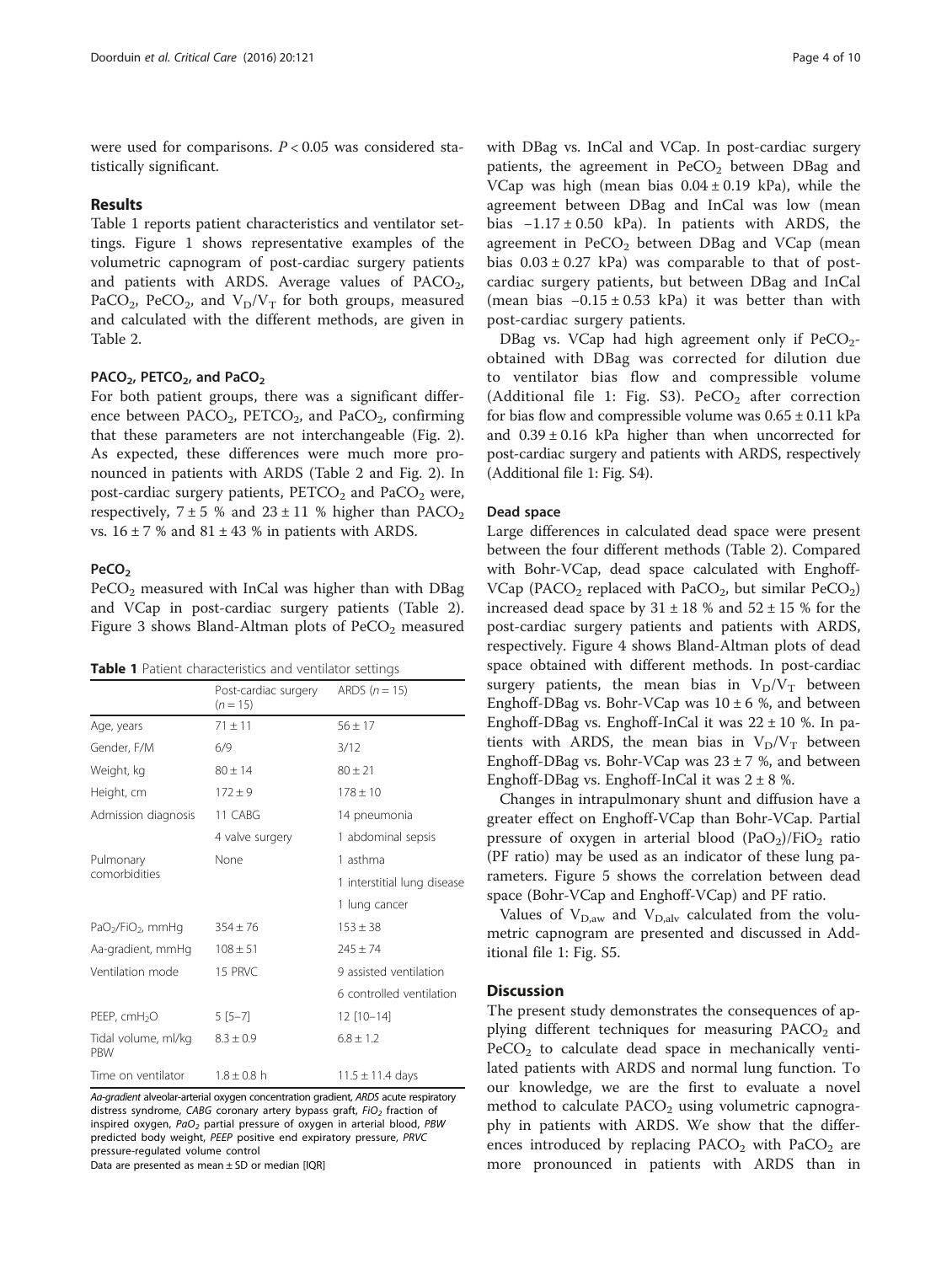<span id="page-4-0"></span>

mechanically ventilated patients with normal lung function. Furthermore, the different techniques used to measure  $PeCO<sub>2</sub>$  introduce potential and clinically relevant sources of error in calculating dead space. These findings have important implications for calculating dead space in daily clinical practice.

#### Alveolar and arterial PCO<sub>2</sub>

PACO<sub>2</sub> is the mean value of  $CO<sub>2</sub>$  in the alveolar compartment, which depends on the balance between perfusion and ventilation of the lung units [\[10](#page-8-0)]. The replacement of  $PACO<sub>2</sub>$  with  $PACO<sub>2</sub>$  in the Bohr formula (Enghoff modification) was proposed to avoid the difficulties of identifying an appropriate  $PACO<sub>2</sub>$ . However, in contrast to  $PACO<sub>2</sub>$ ,  $PaCO<sub>2</sub>$  is affected by intrapulmonary shunt and diffusion impairment [\[22, 23\]](#page-9-0). In a healthy lung, the difference between  $PACO<sub>2</sub>$  and  $PACO<sub>2</sub>$  is minimal but will increase for any gas exchange abnormality. Indeed, we found that the

gradient between  $PACO<sub>2</sub>$  and  $PACO<sub>2</sub>$  is much higher in patients with ARDS than in patients without lung disease (Fig. [2](#page-5-0)). The former has a strong effect on the calculated dead space in patients with ARDS (52 % increase). Hence, the Enghoff modification of Bohr dead space is not a dead-space measurement as such, but a global index of gas exchange impairment. This is illustrated in Fig. [5](#page-7-0), where dead space calculated with Enghoff-VCap shows a strong correlation ( $r^2$  = 0.54) with PF ratio, whereas this correlation is weak ( $r^2 = 0.12$ ) with Bohr-VCap. In other words, the use of true alveolar  $PCO<sub>2</sub>$  makes dead-space calculation less dependent on intrapulmonary shunt and diffusion impairment. Even with Bohr-VCap, we found that dead space in patients with ARDS was higher than in post-cardiac surgery patients. This may be explained by the difference in lung condition but also by the difference in tidal volume between the groups. A lower tidal volume relatively increases dead space.

Table 2 Dead space and its parameters in post-cardiac surgery patients and patients with acute respiratory distress syndrome calculated with different methods

|                         | Post-cardiac surgery $(n = 15)$ |                     |                          | ARDS $(n = 15)$          |                          |               |                          |               |
|-------------------------|---------------------------------|---------------------|--------------------------|--------------------------|--------------------------|---------------|--------------------------|---------------|
|                         | Enghoff-DBag                    | Enghoff-InCal       | Bohr-VCap                | Enghoff-VCap             | Enghoff-DBag             | Enghoff-InCal | Bohr-VCap                | Enghoff-VCap  |
| PACO <sub>2</sub> , kPa | $\overline{\phantom{a}}$        | $\equiv$            | $4.3 \pm 0.6$            | $\overline{\phantom{m}}$ | $\overline{\phantom{0}}$ | $-$           | $3.9 + 0.8$              |               |
| PaCO <sub>2</sub> , kPa | $5.2 \pm 0.5$                   | $5.2 \pm 0.5$       | $\overline{\phantom{0}}$ | $5.2 + 0.5$              | $6.9 + 1.7$              | $6.9 + 1.7$   | $\overline{\phantom{0}}$ | $6.9 \pm 1.7$ |
| PeCO <sub>2</sub> , kPa | $2.7 \pm 0.2$                   | $3.8 + 0.5^{\circ}$ | $2.6 \pm 0.4$            | $2.6 + 0.4$              | $2.2 + 0.4$              | $2.3 \pm 0.7$ | $2.1 \pm 0.5$            | $2.1 \pm 0.5$ |
| $V_D/V_T$ , %           | $49 \pm 4$                      | $76 + 9^b$          | $38 + 5^{\circ}$         | $50 + 4$                 | $67 + 9$                 | $66 + 10$     | $45 + 7^d$               | $68 + 9$      |

 $PACO<sub>2</sub>$  mean alveolar carbon dioxide tension,  $PaCO<sub>2</sub>$  arterial carbon dioxide tension,  $PeCO<sub>2</sub>$  mixed expired carbon dioxide tension,  $V_DV_T$  dead-space fraction, DBag Douglas bag, InCal indirect calorimetry, VCap volumetric capnography

Within-group testing: P < 0.05 for <sup>a</sup>Enghoff-InCal vs. Enghoff-DBag, Bohr-VCap, Enghoff-VCap; <sup>b</sup>Bohr-VCap vs. Enghoff-DBag, Enghoff-InCal, Enghoff-VCap; <sup>c</sup>Enghoff-InCal vs. Enghoff-DBag, Bohr-VCap, Enghoff-VCap; <sup>d</sup>Bohr-VCap vs. Enghoff-DBag, Enghoff-InCal, Enghoff-VCap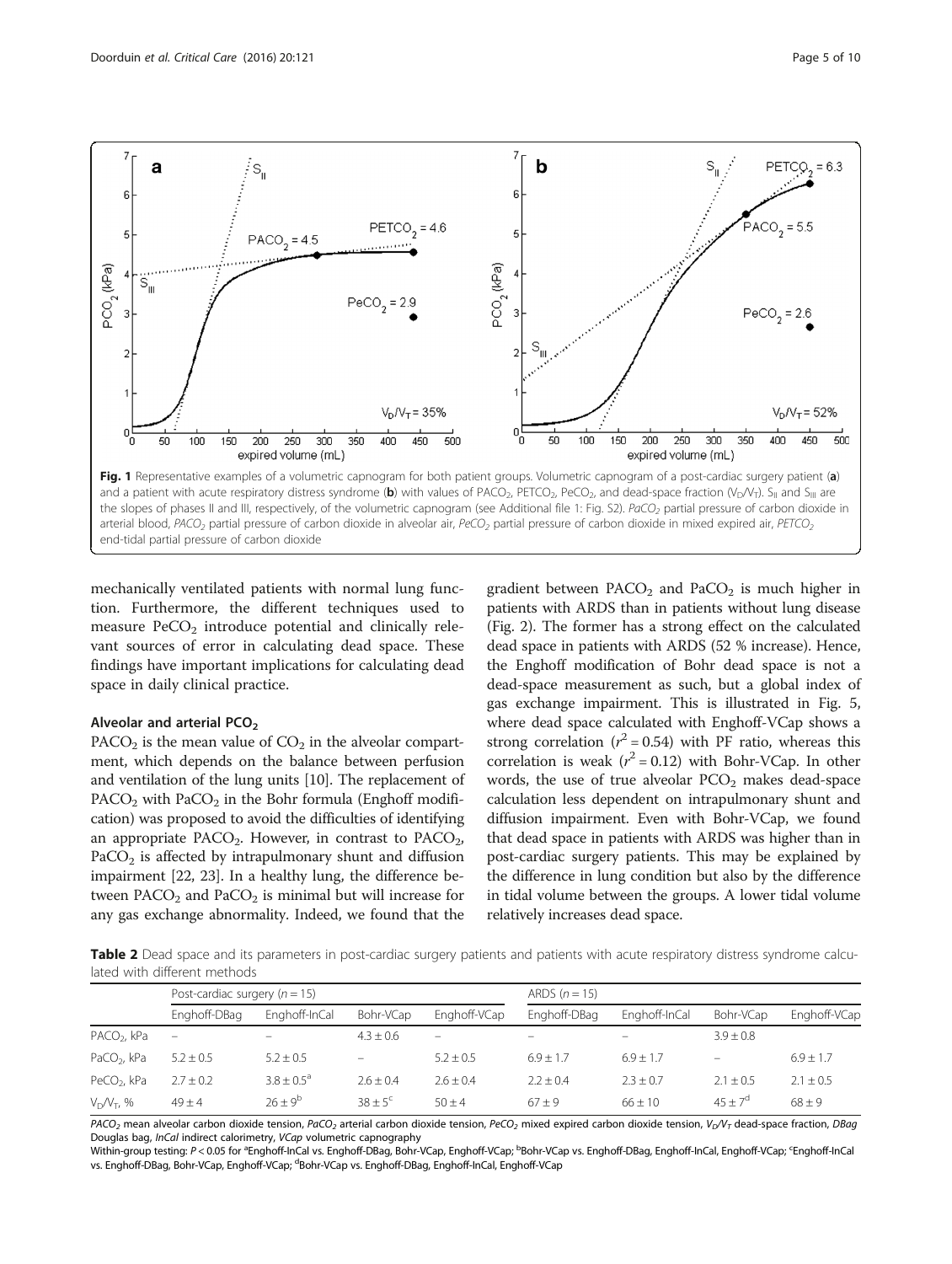<span id="page-5-0"></span>





dioxide (PeCO<sub>2</sub>) calculated by measurements from Douglas bag (DBag) vs. volumetric capnography (VCap) and indirect calorimetry (InCal) in post-cardiac surgery patients (a and b) and patients with acute respiratory distress syndrome (ARDS) (c and d). Dotted lines represent 95 % limits of agreement, and dashed lines represent mean bias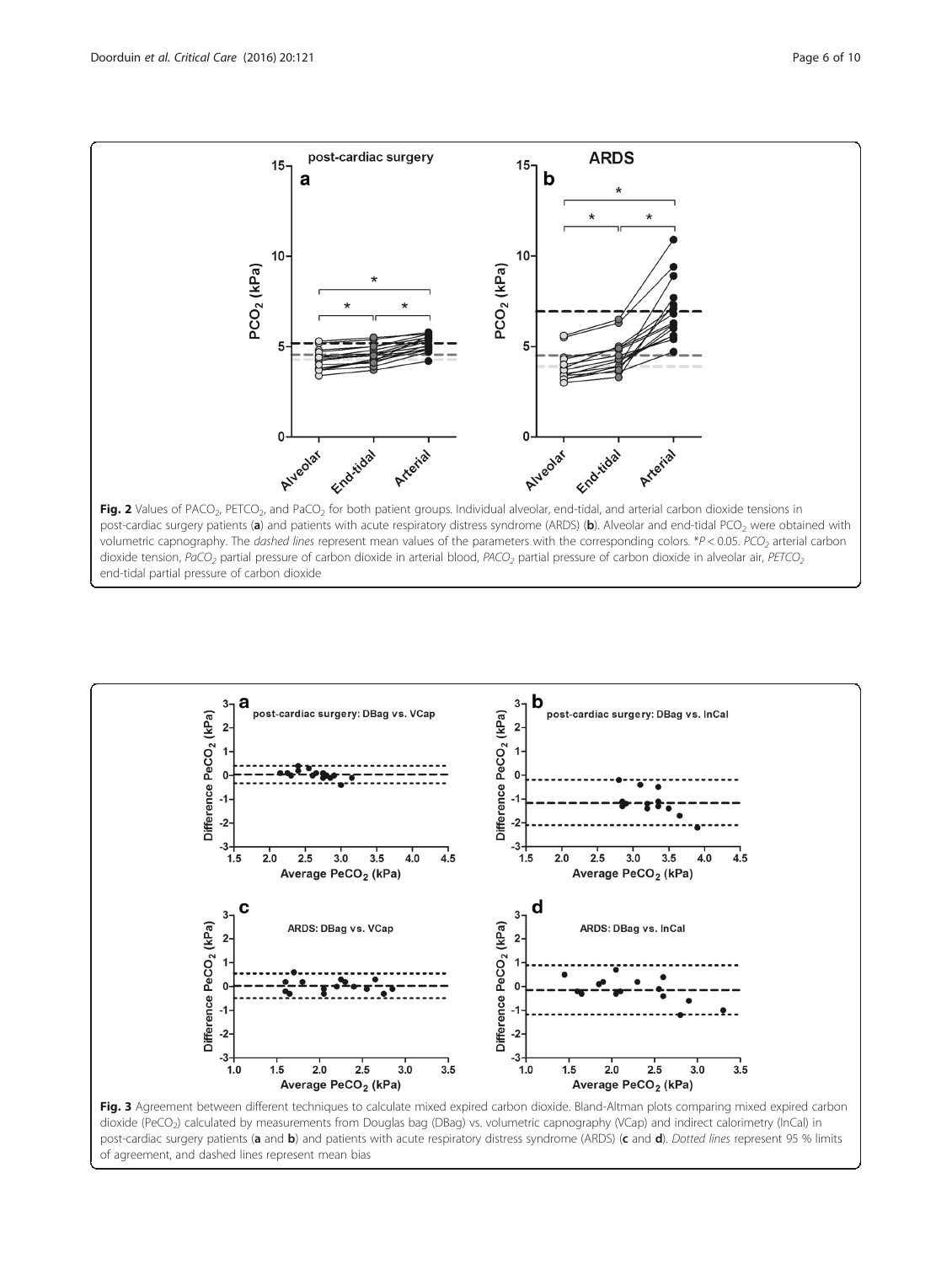

<span id="page-6-0"></span>

#### Techniques to measure mixed expired  $PCO<sub>2</sub>$

In the present study, we used three techniques (DBag, VCap, and InCal) to measure  $PeCO<sub>2</sub>$ . In the last decade, researchers in several clinical studies compared these techniques as well [[24](#page-9-0)–[26](#page-9-0)]. None of the studies included comparisons of all three techniques, but a high agreement in  $PeCO<sub>2</sub>$  was found previously between VCap and DBag [[25](#page-9-0)] and between VCap and InCal [[24, 26](#page-9-0)]. In accordance with these results, we found a high agreement between DBag and VCap in patients with ARDS and in post-cardiac surgery patients (Fig. [3\)](#page-5-0). However, the accuracy of indirect calorimetry to measure  $PeCO<sub>2</sub>$  appeared lower. First, the 95 % limits of agreement were larger with DBag vs. InCal compared with DBag vs. VCap in both patient groups. Second, the mean bias between DBag and InCal showed large offset in postcardiac surgery patients.

It is important to note that, with the Douglas bag, expired air is collected at the expiratory limb of the ventilator circuit and is consequently diluted by  $CO_2$ -free air coming from compressed volume and bias flow volume. In the present study, dilution of expired air lowered PeCO<sub>2</sub>. The effect of dilution becomes larger as the ratio between bias flow volume and expired volume increases. This ratio is higher in post-cardiac surgery patients, who have, in general, a relatively long expiration time compared with patients with ARDS. The reliability of using a correction factor to estimate the degree of dilution depends primarily upon the accuracy of the recorded peak pressure and expired tidal volume for compressed volume [[24](#page-9-0)] and the expiratory time for bias flow volume. Volumetric capnography measures expired  $CO<sub>2</sub>$  distal to the Y-piece of the ventilator circuit and is unaffected by compression volume and bias flow.

### Clinical implications

The techniques used in the present study cause large differences in calculated dead space (Table [2](#page-4-0) and Fig. 4) and demonstrate the difficulties encountered in clinical practice. These differences are dependent on the choice of dead-space formula (Bohr or Enghoff modification) and the technique used to measure  $PeCO<sub>2</sub>$ , as discussed above, and they have important clinical implications. First, one should never use different techniques to calculate dead space in follow-up of a patient. Second, several studies have demonstrated that elevated dead space in patients with ARDS is associated with an increased risk of mortality [[1](#page-8-0)–[4](#page-8-0)]. The researchers in these studies calculated the Enghoff modification of Bohr dead space and thus calculated an index of global gas exchange impairment and not true dead space. Therefore, it is unknown whether true Bohr dead space measured with VCap has similar prognostic value. Third, a question remains regarding which method clinicians should use at the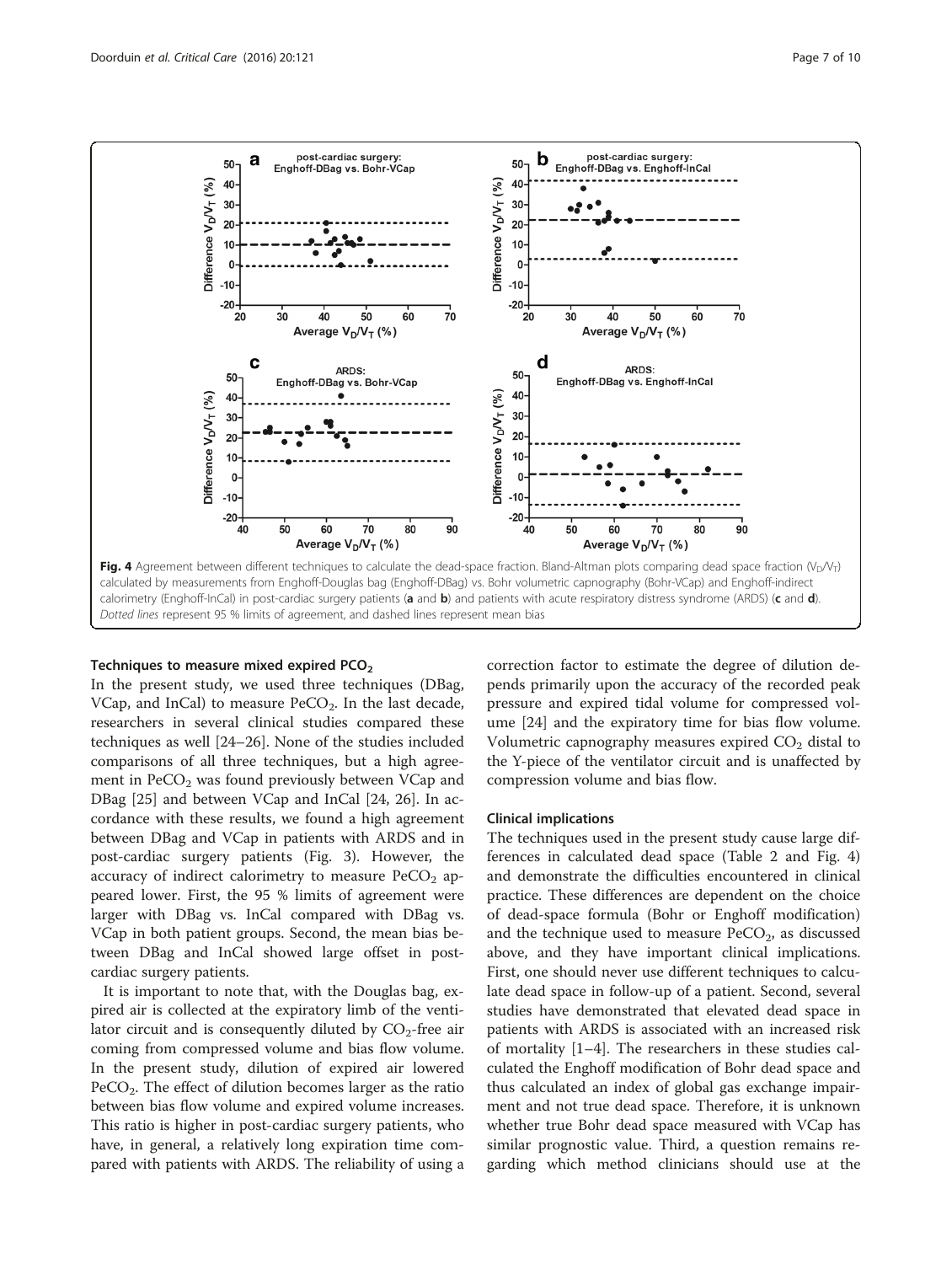<span id="page-7-0"></span>Doorduin et al. Critical Care (2016) 20:121



bedside to determine dead space. The answer depends on the clinical problem to be addressed and the techniques available. Nowadays, there are several capnographs available that provide dead-space values at the bedside. These include stand-alone monitors (e.g., NICO capnograph) or modules incorporated into the mechanical ventilator (e.g., Evita Infinity V500, Dräger Medical, Lübeck, Germany; HAMILTON-G5, Hamilton Medical, Bonaduz, Switzerland). However, these capnographs are not able to calculate alveolar  $PCO<sub>2</sub>$  (and thus Bohr dead space), as demonstrated in our study, and still require manual entry of  $PaCO<sub>2</sub>$  to determine dead space according Enghoff's modification. If one's goal is to improve or follow up overall gas exchange, it complies is appropriate to take an arterial blood gas samples and use the Enghoff modification. However, if one wants to evaluate the effect of different ventilator settings on alveolar dead space, one must calculate Bohr dead space (i.e., physiological dead space). For example, differences in endexpiratory lung volume and extrinsic PEEP levels greatly affect airway and alveolar dead space [\[27](#page-9-0)–[29\]](#page-9-0). In case of high PEEP, vessels can be compressed by overdistention of alveoli, which causes alveolar perfusion to decrease and consequently increases alveolar dead space.

However, high PEEP may also overcome atelectasis and thereby increase alveolar recruitment and reduce pulmonary shunting. If dead space is measured using the Enghoff modification, it is not possible to discriminate between the effects of PEEP on pulmonary shunt and alveolar dead space.

#### Study limitations

The gold standard for calculating Bohr dead space is the mathematical algorithm of the multiple inert gas elimination technique (MIGET), an approach that allows quantification of all the pulmonary and extrapulmonary determinants of arterial oxygenation. Due to the complexity of the MIGET technique, it is never used in clinical practice and rarely in clinical studies. Nevertheless, it is reasonable to assume that Bohr dead space calculated using volumetric capnography in our study provided an accurate estimate. First, the concept of obtaining  $PACO<sub>2</sub>$  from the midportion of phase III with volumetric capnography has recently been validated against the MIGET technique in lung-lavaged pigs [\[18](#page-8-0)]. Second, our values of dead space were comparable with the only clinical study in patients with ARDS in the current era of low tidal volumes in which researchers calculated dead space using both the MIGET technique and the Enghoff modification [[30\]](#page-9-0). In that study,  $V_D/V_{T,Bohr}$  was 40 % and  $V_D/V_{T,Enghoff}$  was 65 %, compared with 45 % and 68 %, respectively, in our present study.

Previously, using the similar volumetric capnography technique as used in the present study,  $V_D/V_{T,Bohr}$  was found to be 23 % in healthy subjects and 28 % in anesthetized patients undergoing elective, noncomplex, and neither laparoscopic nor thoracic surgeries in supine position [\[19\]](#page-8-0). In our post-cardiac surgery patients,  $V_D$ /  $V<sub>T.Bohr</sub>$  was markedly higher at 38 %. This difference is most likely the result of a longer surgical procedure, open chest surgery, hypovolemia, and higher PEEP in our post-cardiac surgery patients.

With volumetric capnography, the calculation of  $PACO<sub>2</sub>$ depends on the determination of the intersections of the tangents of phases II and III (Additional file [1:](#page-8-0) Fig. S2) [[17](#page-8-0)]. In post-cardiac surgery patients and in most patients with ARDS, this intersection is present. However, in some patients with ARDS, phase III can be very steep due to severe heterogeneity of the lung. Consequently, there is no definite transition from phase II to phase III and hence no intersection of the tangent of phases II and III, which leads to false calculation of  $PACO<sub>2</sub>$ . The latter occurred in one of our patients, who was excluded from analysis.

### **Conclusions**

Use of different techniques to measure  $PACO<sub>2</sub>$  and  $PeCO<sub>2</sub>$  results in clinically relevant mean and individual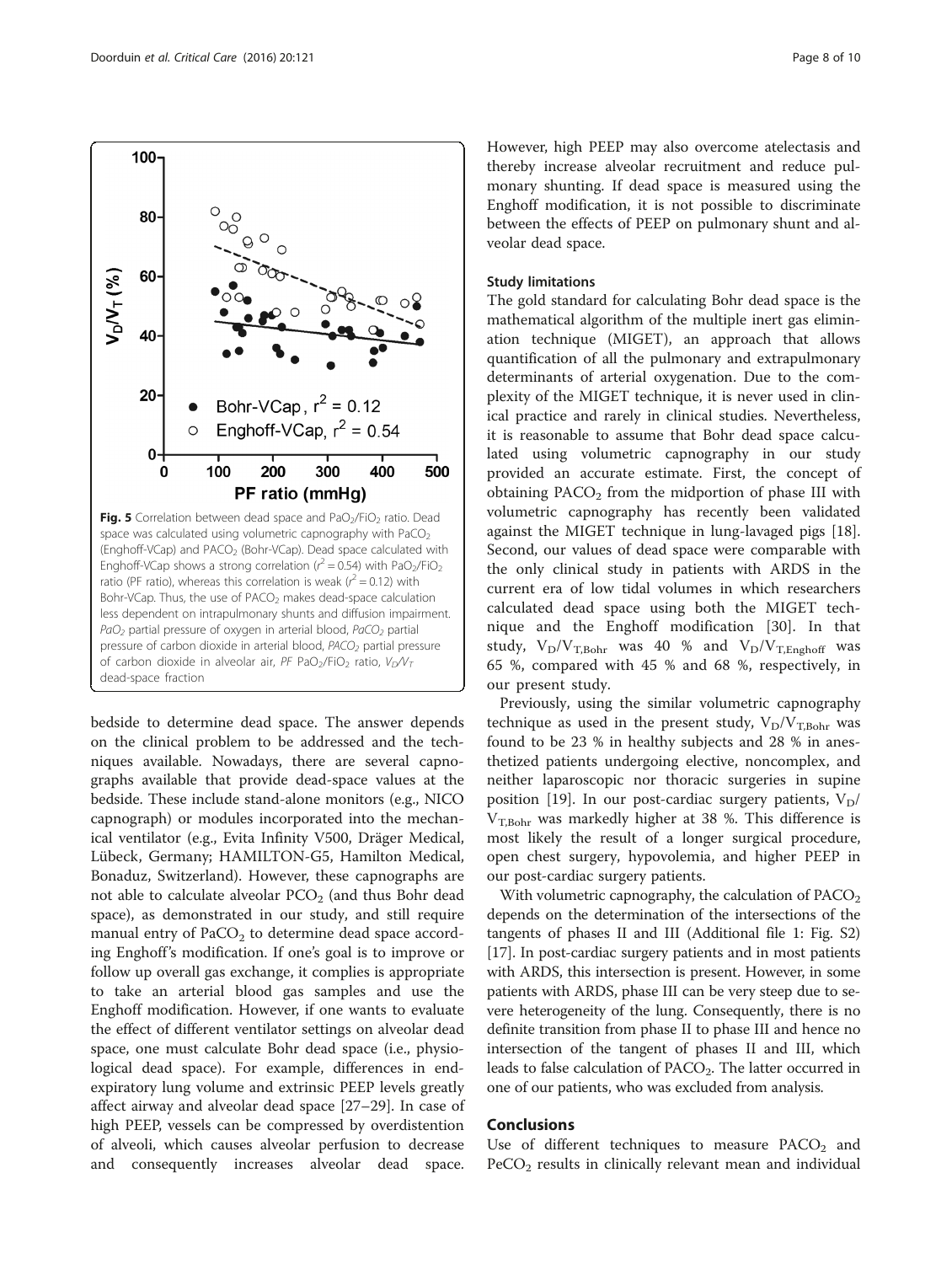<span id="page-8-0"></span>differences in calculated  $V_D/V_T$ , particularly in patients with ARDS. Volumetric capnography is a novel and promising technique for calculating true Bohr dead space. Our results demonstrate the complexity of gas exchange in patients with ARDS and the challenges clinicians face in interpreting an apparently simple measurement such as dead space. Awareness of the chosen technique, as well as interpretation and consistent use, is highly important when calculating dead-space ventilation as a prognostic marker or guidance for treatment.

### Key messages

- Different available techniques to measure partial pressure of  $CO<sub>2</sub>$  in alveolar and mixed expired air result in clinically relevant differences in calculated  $V_D/V_T$ , particularly in patients with ARDS.
- Volumetric capnography is a novel and promising technique for calculating true Bohr dead space.
- Awareness of the chosen technique, as well as interpretation and consistent use, are highly important when calculating dead-space ventilation as a prognostic marker or guidance for ventilator settings.

### Additional file

[Additional file 1:](dx.doi.org/10.1186/s13054-016-1311-8) Figures depicting volumetric capnography, corrections for dead space analysis with the Douglas bag, and the different components of dead space. (DOCX 1371 kb)

#### Abbreviations

Aa-gradient: alveolar-arterial oxygen concentration gradient; ARDS: acute respiratory distress syndrome; CABG: coronary artery bypass graft; DBag: Douglas bag; FiO<sub>2</sub>: fraction of inspired oxygen; InCal: indirect calorimetry; MIGET: multiple inert gas elimination technique; PaCO<sub>2</sub>: partial pressure of carbon dioxide in arterial blood; PACO<sub>2</sub>: partial pressure of carbon dioxide in alveolar air; PaO<sub>2</sub>: partial pressure of oxygen in arterial blood; PBW: predicted body weight; PCO<sub>2</sub>: arterial carbon dioxide tension; PeCO<sub>2</sub>: partial pressure of carbon dioxide in mixed expired air; PEEP: positive end-expiratory pressure; PETCO<sub>2</sub>: end-tidal partial pressure of carbon dioxide; PF: PaO<sub>2</sub>/FiO<sub>2</sub> ratio; P<sub>peak</sub>: inspiratory peak pressure; PRVC: pressure-regulated volume control; VCap: volumetric capnography; V<sub>D,alv</sub>: alveolar dead space;  $V_{D,aw}$ : airway dead space;  $V_{D,phys}$ : physiological dead space;  $V_D/V_T$ : dead-space fraction; .V: minute ventilation; .VCO<sub>2</sub>: carbon dioxide production per minute.

#### Competing interests

LMAH has received travel grants and speaker's fees from Orion Pharma, Maquet Critical Care, and Biomarin. LMAH has also received an ongoing research grant from Orion Pharma. JD, JlN, MPAJV, LHR, FA, JGvdH, and HWHvH declare that they have competing interests.

#### Authors' contributions

JD participated in study conception and design, performed dead-space measurements, performed data and statistical analysis, and drafted the manuscript. JLN participated in study conception and design, performed dead-space measurements, performed data analysis, and helped to draft the manuscript. MPAJV performed dead-space measurements and helped to revise the manuscript. LHR performed dead-space measurements and helped to revise the manuscript. FA performed dead-space measurements. HWHvH performed data analysis and helped to revise the manuscript. JGvdH

participated in study conception and design and helped to revise the manuscript. LMAH participated in study conception and design and helped to revise the manuscript. All authors read and approved the final manuscript.

#### Author details

<sup>1</sup>Department of Critical Care Medicine, Radboud University Medical Center, Geert Grooteplein Zuid 10, 6525, GA, Nijmegen, The Netherlands. <sup>2</sup> Department of Pulmonary Diseases, Radboud University Medical Center, Geert Grooteplein Zuid 10, 6525, GA, Nijmegen, The Netherlands.

#### Received: 25 January 2016 Accepted: 20 April 2016 Published online: 05 May 2016

#### References

- 1. Nuckton TJ, Alonso JA, Kallet RH, Daniel BM, Pittet JF, Eisner MD, et al. Pulmonary dead-space fraction as a risk factor for death in the acute respiratory distress syndrome. N Engl J Med. 2002;346(17):1281–6.
- 2. Cepkova M, Kapur V, Ren X, Quinn T, Zhuo H, Foster E, et al. Pulmonary dead space fraction and pulmonary artery systolic pressure as early predictors of clinical outcome in acute lung injury. Chest. 2007;132(3):836–42.
- 3. Lucangelo U, Bernabe F, Vatua S, Degrassi G, Villagra A, Fernandez R, et al. Prognostic value of different dead space indices in mechanically ventilated patients with acute lung injury and ARDS. Chest. 2008;133(1):62–71.
- 4. Raurich JM, Vilar M, Colomar A, Ibáñez J, Ayestarán I, Pérez-Bárcena J, et al. Prognostic value of the pulmonary dead-space fraction during the early and intermediate phases of acute respiratory distress syndrome. Respir Care. 2010;55(3):282–7.
- 5. Mercat A, Diehl JL, Michard F, Anguel N, Teboul JL, Labrousse J, et al. Extending inspiratory time in acute respiratory distress syndrome. Crit Care Med. 2001;29(1):40–4.
- 6. Maisch S, Reissmann H, Fuellekrug B, Weismann D, Rutkowski T, Tusman G, et al. Compliance and dead space fraction indicate an optimal level of positive end-expiratory pressure after recruitment in anesthetized patients. Anesth Analg. 2008;106(1):175–81.
- 7. Devaquet J, Jonson B, Niklason L, Si Larbi AG, Uttman L, Aboab J, et al. Effects of inspiratory pause on  $CO<sub>2</sub>$  elimination and arterial PCO<sub>2</sub> in acute lung injury. J Appl Physiol. 2008;105(6):1944–9.
- 8. Fengmei G, Jin C, Songqiao L, Congshan Y, Yi Y. Dead space fraction changes during PEEP titration following lung recruitment in patients with ARDS. Respir Care. 2012;57(10):1578–85.
- 9. Bohr C. Ueber die Lungenathmung. Skand Arch Physiol. 1891;2:236–68.
- 10. Tusman G, Sipmann FS, Bohm SH. Rationale of dead space measurement by volumetric capnography. Anesth Analg. 2012;114(4):866–74.
- 11. Enghoff H. Volumen inefficax. Bermekungen zur Frage des shadlichen Raumes. Upsala Lakareforen Forh. 1938;44:191–218.
- 12. Kuwabara S, Duncalf D. Effect of anatomic shunt on physiologic deadspaceto-tidal volume ratio – a new equation. Anesthesiology. 1969;31(6):575–7.
- 13. Blanch L, Lucangelo U, Lopez-Aguilar J, Fernandez R, Romero PV. Volumetric capnography in patients with acute lung injury: effects of positive endexpiratory pressure. Eur Respir J. 1999;13(5):1048–54.
- 14. Jones NL, Robertson DG, Kane JW. Difference between end-tidal and arterial PCO2 in exercise. J Appl Physiol. 1979;47(5):954–60.
- 15. Shimada Y, Yoshiya I, Tanaka K, Sone S, Sakurai M. Evaluation of the progress and prognosis of adult respiratory distress syndrome: simple respiratory physiologic measurement. Chest. 1979;76(2):180–6.
- 16. Liu Z, Vargas F, Stansbury D, Sasse SA, Light RW. Comparison of the end-tidal arterial PCO<sub>2</sub> gradient during exercise in normal subjects and in patients with severe COPD. Chest. 1995;107(5):1218–24.
- 17. Tusman G, Scandurra A, Böhm SH, Suarez-Sipmann F, Clara F. Model fitting of volumetric capnograms improves calculations of airway dead space and slope of phase III. J Clin Monit Comput. 2009;23(4):197–206.
- 18. Tusman G, Sipmann FS, Borges JB, Hedenstierna G, Bohm SH. Validation of Bohr dead space measured by volumetric capnography. Intensive Care Med. 2011;37(5):870–4.
- 19. Tusman G, Gogniat E, Bohm SH, Scandurra A, Suarez-Sipmann F, Torroba A, et al. Reference values for volumetric capnography-derived non-invasive parameters in healthy individuals. J Clin Monit Comput. 2013;27(3):281–8.
- 20. Forbat AF, Her C. Correction for gas compression in mechanical ventilators. Anesth Analg. 1980;59(7):488–93.